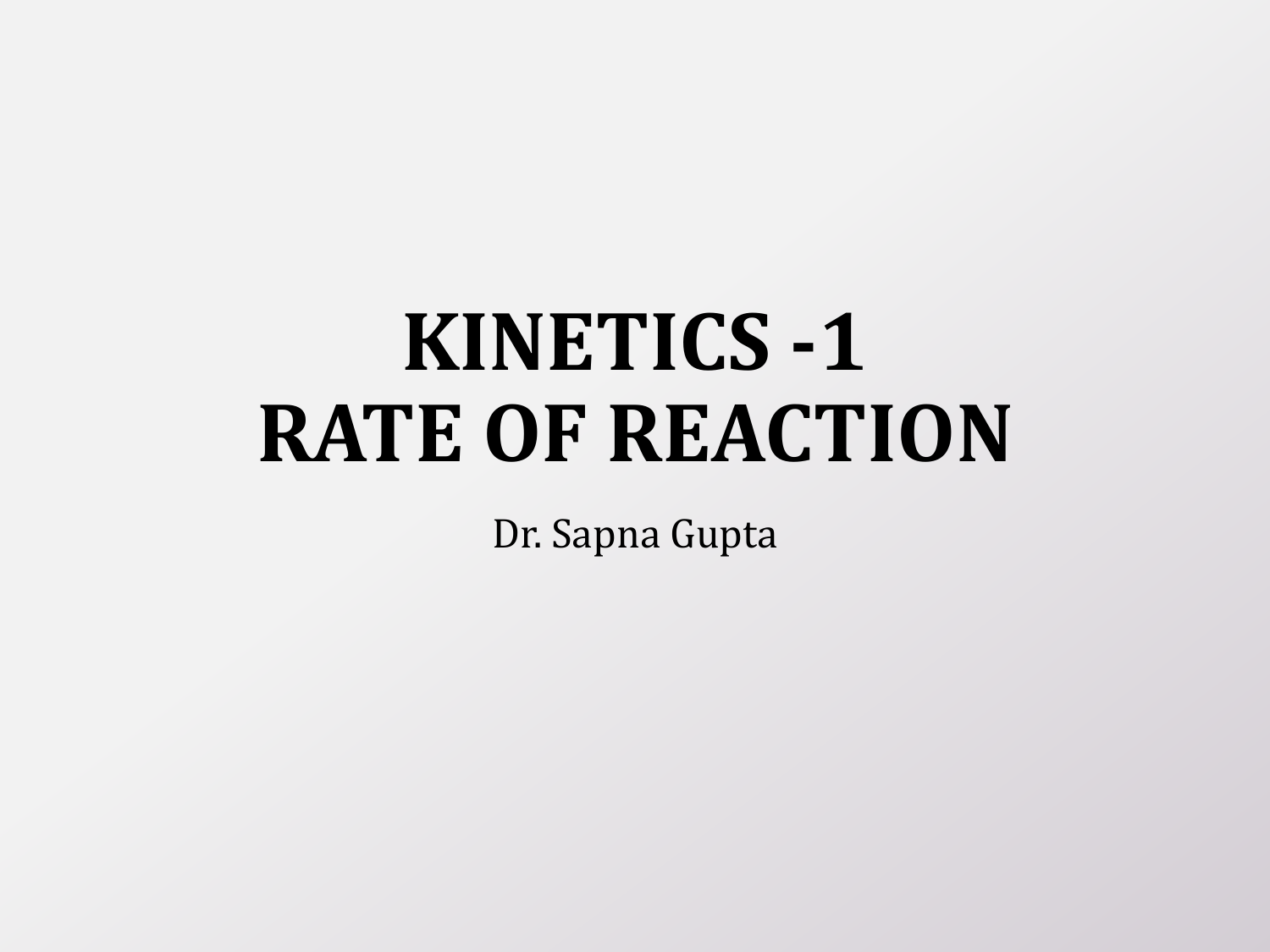# **KINETICS - INTRODUCTION**

- Study of rates of reaction (speed of reaction).
- Why we study rates:
	- Speed up reactions
	- Minimize undesired reactions
- Useful in drug design
- Good in understanding how reactions work (e.g. enzymes)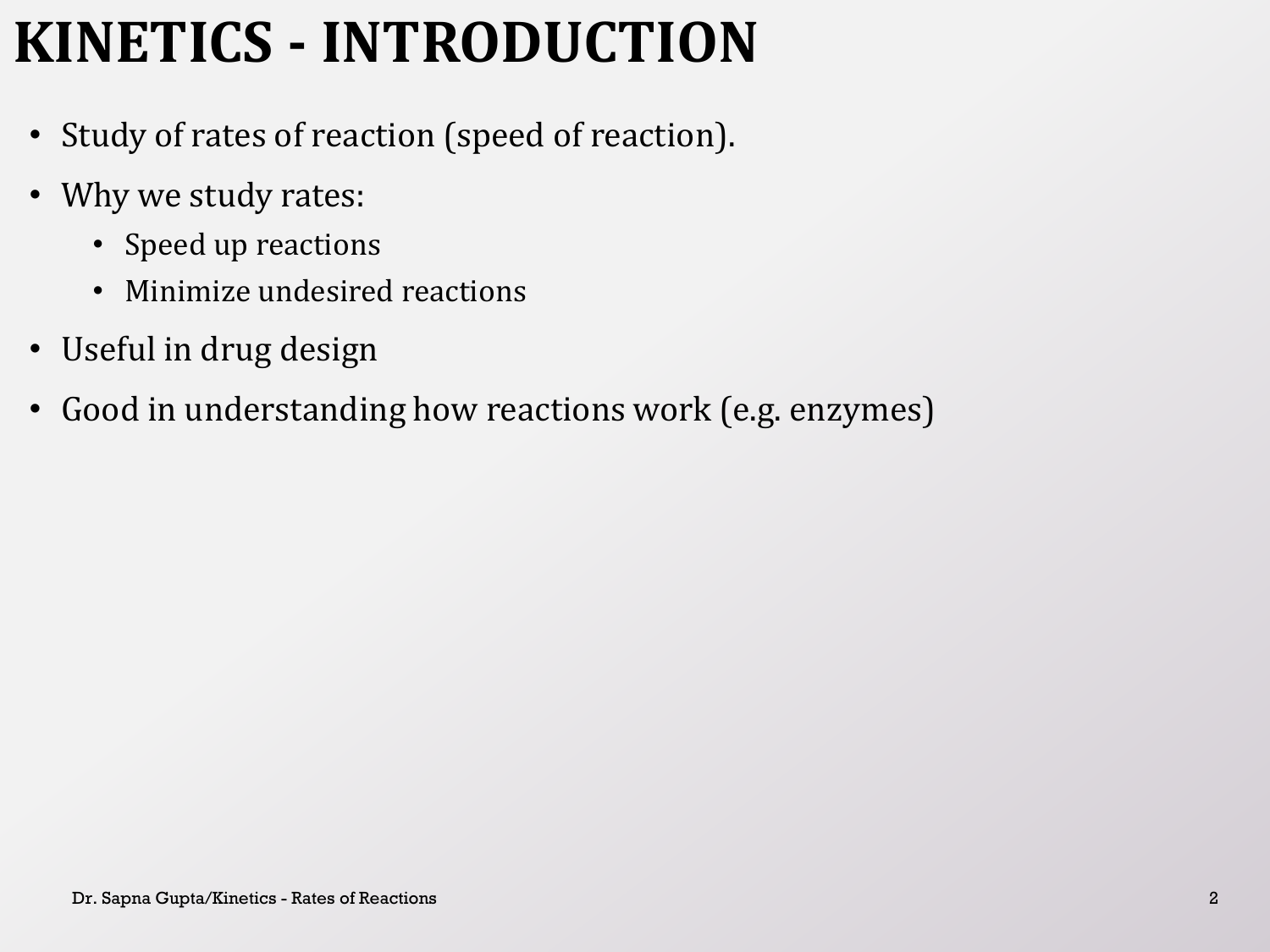### **RATE OF REACTION**

- Rate of reaction can be expressed as either disappearance of reactants (negative) or appearance of products (positive)
- For an equation  $A \rightarrow B$
- Rate can be: B $\Delta \left[ \mathrm{A}\right]$  or  $\Delta \left[ \mathrm{B}\right]$ *or*  $\frac{A}{t}$  or  $\frac{\Delta [F]}{\Delta t}$  $\overline{\phantom{0}}$  $\begin{array}{cc}\n[A] \Delta t & or & \Delta [B] \\
\Delta t & \Delta t & \Delta t\n\end{array}$
- The negative on A indicates disappearance of products.
- $\Delta$  indicates "change"

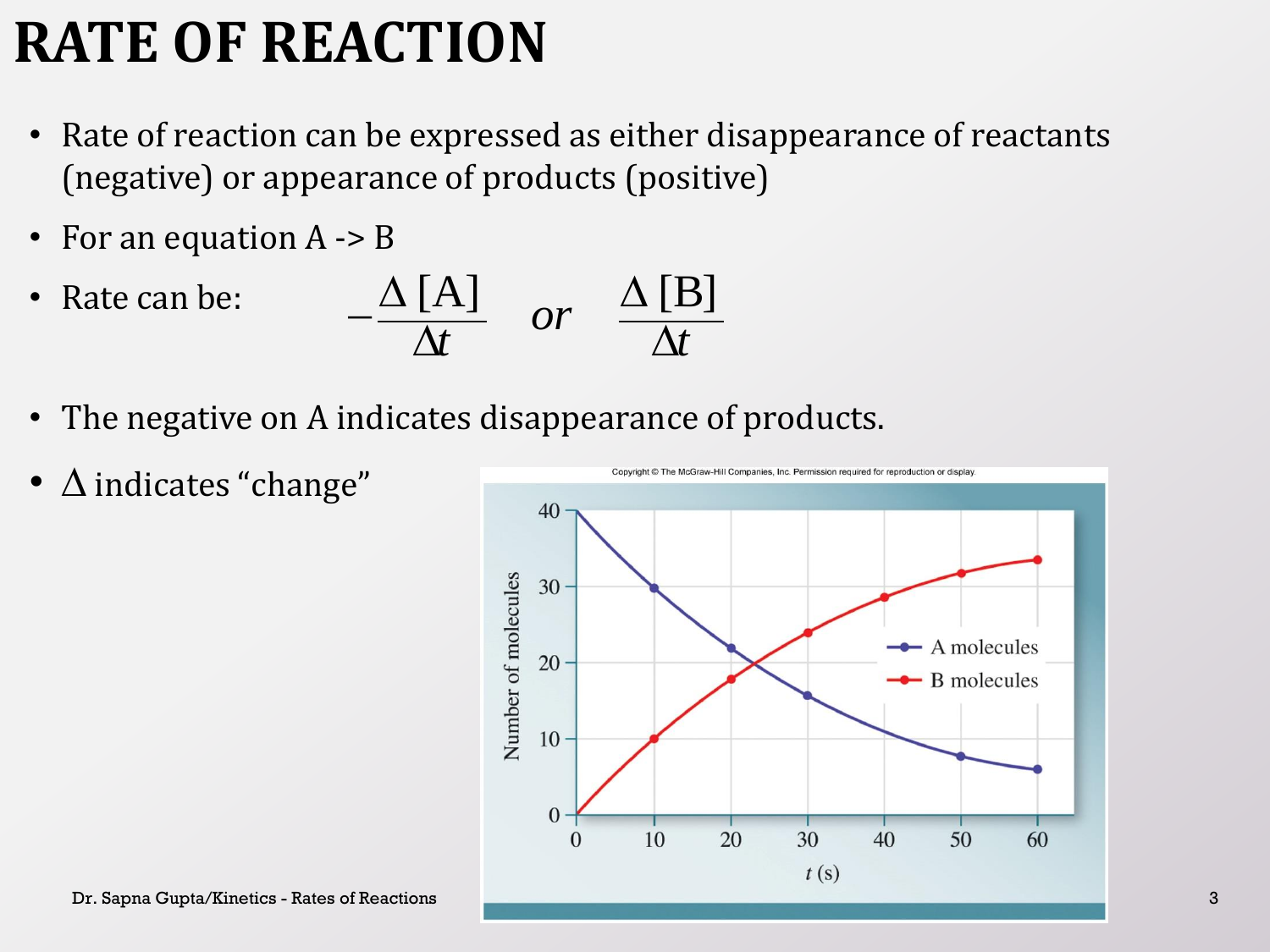### **MONITORING RATE OF REACTION**

#### $Br_2(aq) + HCOOH(aq) \rightarrow 2Br^-(aq) + 2H^+(aq) + CO_2(g)$

Note:  $Br<sub>2</sub>$  disappears over time



- Rates of reaction can be monitored by:
	- Gas evolution
	- Precipitate formation
	- Color change
	- Change in pH etc.

Dr. Sapna Gupta/Kinetics - Rates of Reactions 4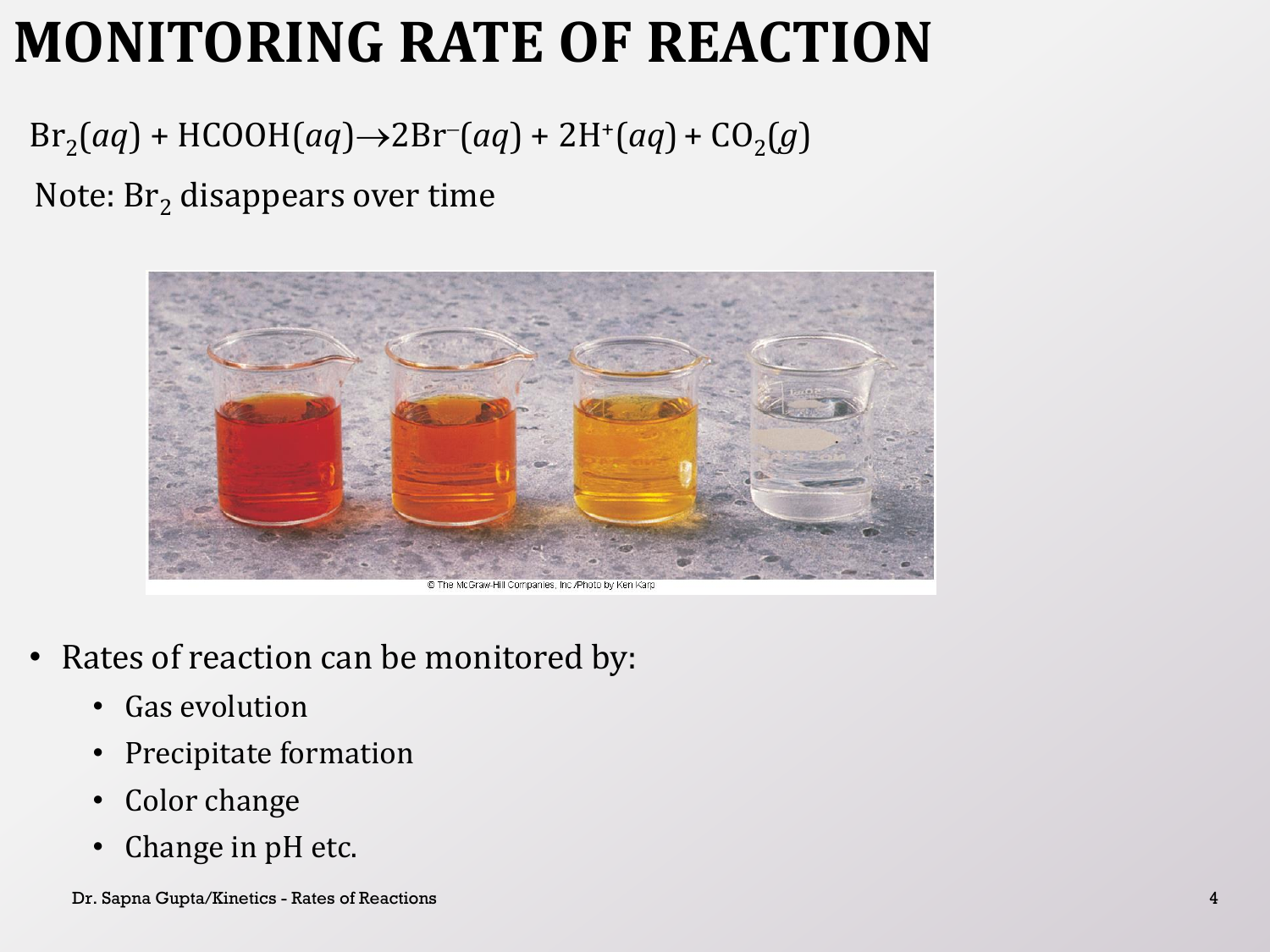### **AVERAGE RATE**

#### $Br_2(aq) + HCOOH(aq) \rightarrow 2Br^{-}(aq) + 2H^{+}(aq) + CO_{2}(g)$

|                  | <b>TABLE 14.1</b> | Rates of the Reaction of Molecular Bromine and Formic Acid<br>at $25^{\circ}$ C                                                   |                            |
|------------------|-------------------|-----------------------------------------------------------------------------------------------------------------------------------|----------------------------|
|                  | Time (s)          | [Br <sub>2</sub> ] (M)                                                                                                            | Rate $(M/s)$               |
|                  | 0.0               | 0.0120                                                                                                                            | $4.20 \times 10^{-5}$      |
|                  | 50.0              | 0.0101                                                                                                                            | $3.52 \times 10^{-5}$      |
|                  | 100.0             | 0.00846                                                                                                                           | $2.96 \times 10^{-5}$      |
|                  | 150.0             | 0.00710                                                                                                                           | $2.49 \times 10^{-5}$      |
|                  | 200.0             | 0.00596                                                                                                                           | $2.09 \times 10^{-5}$      |
|                  | 250.0             | 0.00500                                                                                                                           | $1.75 \times 10^{-5}$      |
|                  | 300.0             | 0.00420                                                                                                                           | $1.48 \times 10^{-5}$      |
|                  | 350.0             | 0.00353                                                                                                                           | $1.23 \times 10^{-5}$      |
|                  | 400.0             | 0.00296                                                                                                                           | $1.04 \times 10^{-5}$      |
| Average rate $=$ |                   | $[\text{Br}_2]$ final<br>$[\text{Br}_2]_{initial}$<br>$0.0101 M - 0.0120 M$<br>$50s - 0s$<br>$\int$ final<br><sup>l</sup> initial | $=3.80\times10^{-5} M / S$ |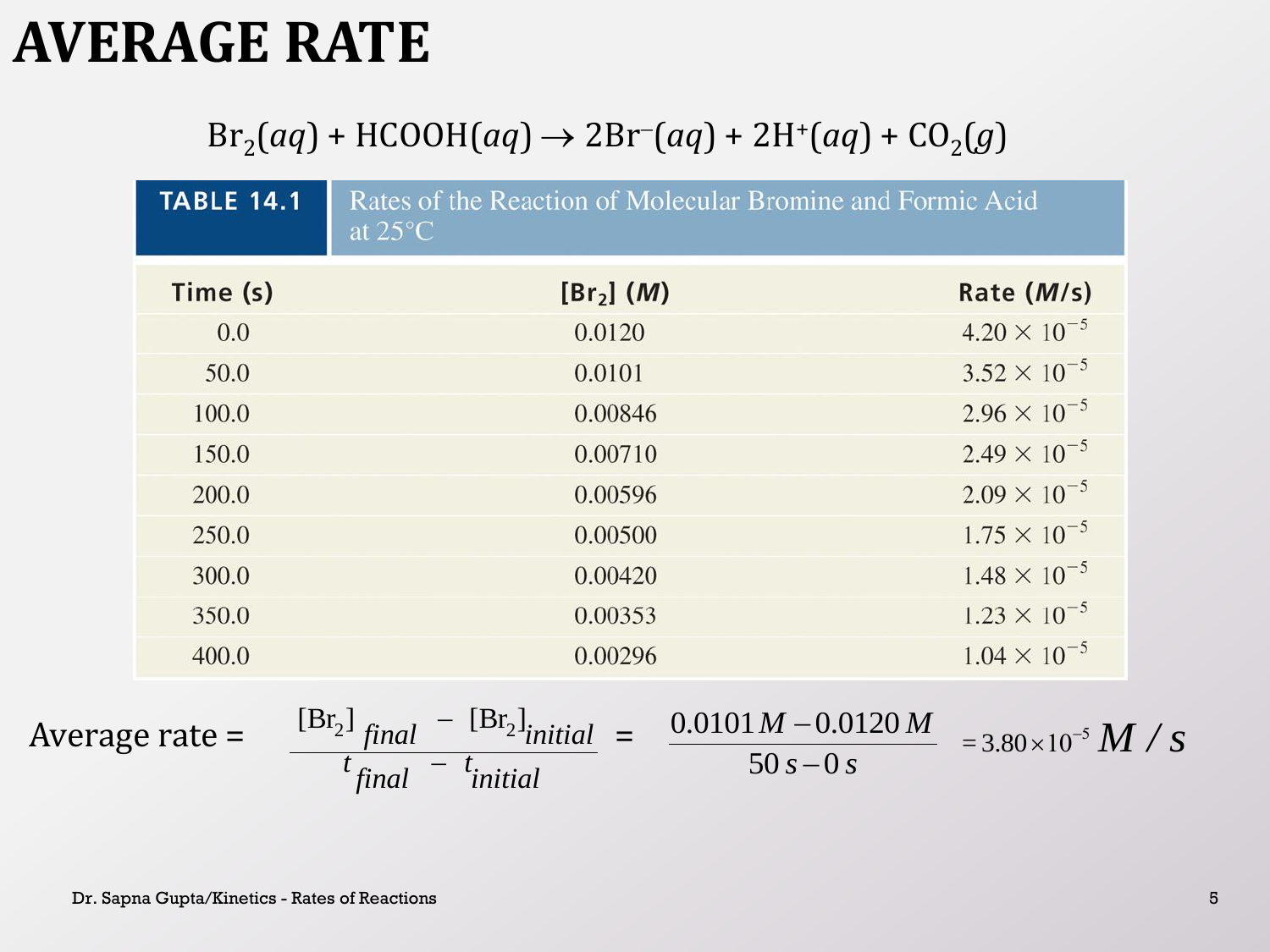### **EXAMPLE: AVERAGE RATE**

Calculate the average rate of formation of  $O_2$  in the following reaction during the time interval from 1200 s to 1800 s. At 1200 s,  $[O_2]$  = 0.0036 *M*; at 1800  $\mathbf{s}$ ,  $\mathbf{[O}_2] = 0.0048 \; M.$ 

$$
\frac{\Delta[O_2]}{\Delta t} = \frac{(0.0048 - 0.0036) M}{(1800 - 1200)s}
$$

$$
= \frac{0.0012 M}{600 s}
$$

$$
= 2.0 \times 10^{-6} M/s
$$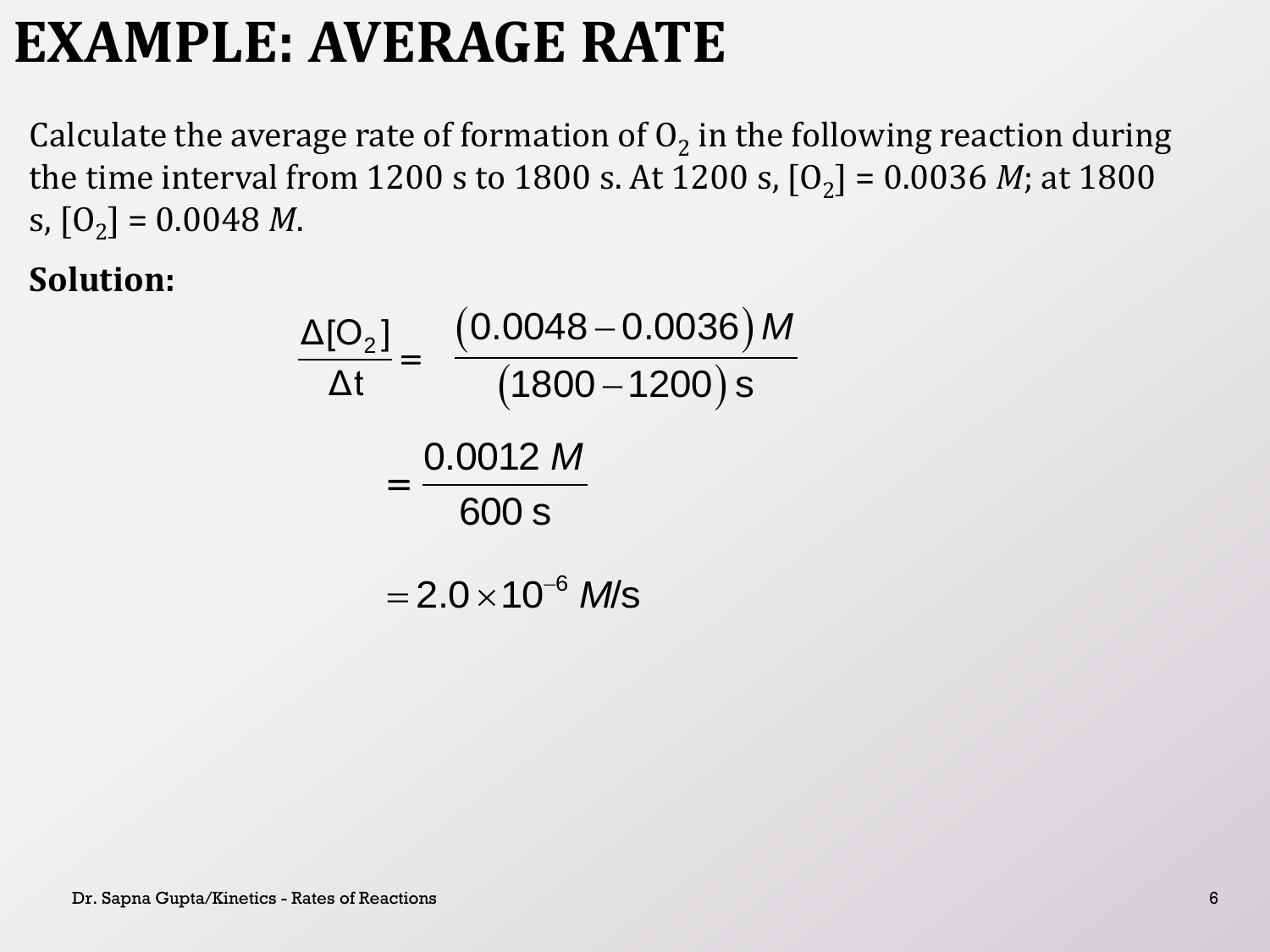# **EXAMPLE: CONCEPTUAL**

Shown here is a plot of the concentration of a reactant D versus time.

- a. How do the instantaneous rates at points A and B compare?
- b. Is the rate for this reaction constant at all points in time?



Time  $(s) \rightarrow$ 

- a. The slope at point A is greater than the slope at point B, so the instantaneous rate at point A is greater than the instantaneous rate at point B.
- b.No. If it were, the graph would be linear.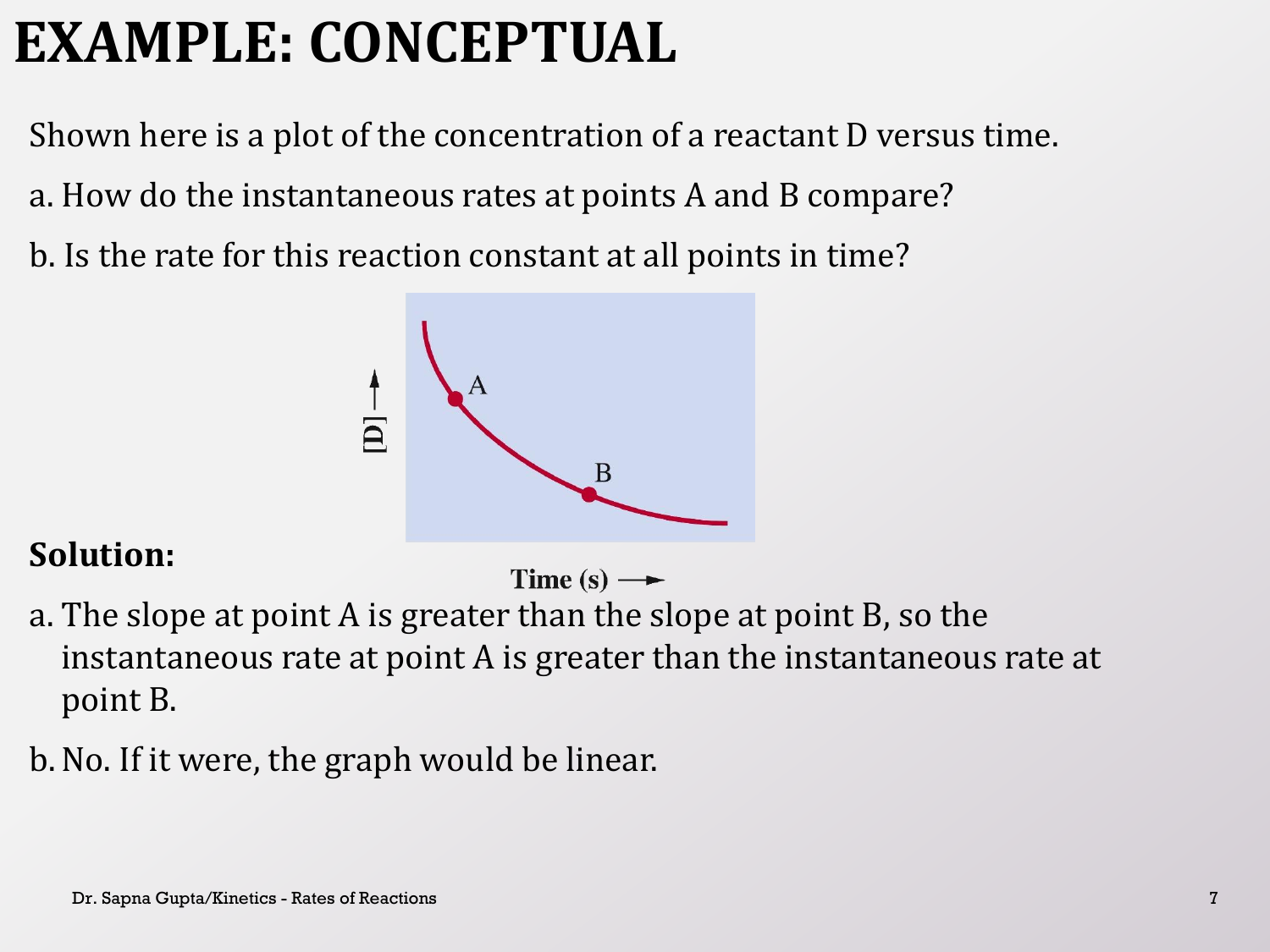### **STOICHIOMETRY AND RATE OF REACTION**

When stoichiometric ratios are not 1:1 rate of reaction is expressed as follows

General equation:

 $aA + bB \rightarrow cC + dD$ 

$$
aA + bB \rightarrow cC + dD
$$
  
Rate =  $-\frac{1}{a} \frac{\Delta[A]}{\Delta t} = -\frac{1}{b} \frac{\Delta[B]}{\Delta t} = \frac{1}{c} \frac{\Delta[C]}{\Delta t} = \frac{1}{d} \frac{\Delta[D]}{\Delta t}$ 

#### **Problem:**

Peroxydisulfate ion oxidizes iodide ion to triiodide ion,  $I_3^-$ . The reaction is

$$
S_2O_8^{2-}(aq) + 3I-(aq) \rightarrow 2SO_4^{2-}(aq) + I_3^{-}(aq)
$$

How is the rate of reaction that is expressed as the rate of formation of  $I_3$ − related to the rate of reaction of I<sup>−</sup>?

$$
\frac{\Delta[\mathsf{l}_3^-]}{\Delta t} = -\frac{1}{3} \frac{\Delta[\mathsf{l}^-]}{\Delta t}
$$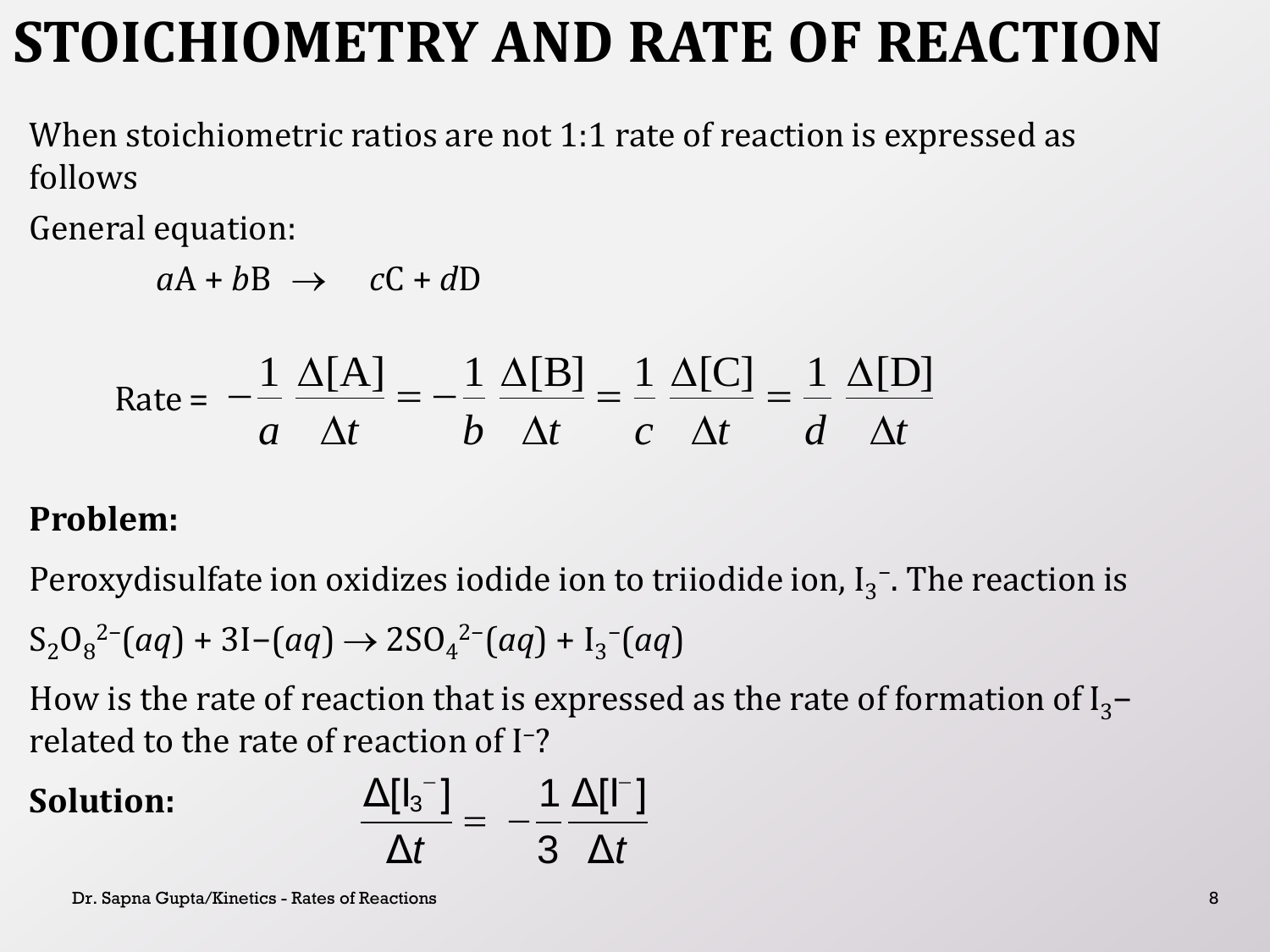### **EXAMPLE: STOICHIOMETRY AND RATE**

For the reaction:  $4PH_3(g) \rightarrow P_4(g) + 6H_2(g)$ 

If **molecular hydrogen is formed at a rate of 0.168**  $M/s$ **,** at what rate is  $P_4$ being produced?

$$
-\frac{1}{4} \frac{\Delta[\text{PH3}]}{\Delta t} = \frac{1}{1} \frac{\Delta[\text{P4}]}{\Delta t} = \frac{1}{6} \frac{\Delta[\text{H2}]}{\Delta t}
$$

$$
\frac{1}{6} \frac{\Delta[\text{H2}]}{\Delta t} = \frac{1}{6} (0.168 \text{ M/s}) = 0.028 \text{ M/s}
$$

$$
\frac{1}{1} \frac{\Delta[\text{P4}]}{\Delta t} = 0.028 \text{ M/s}
$$